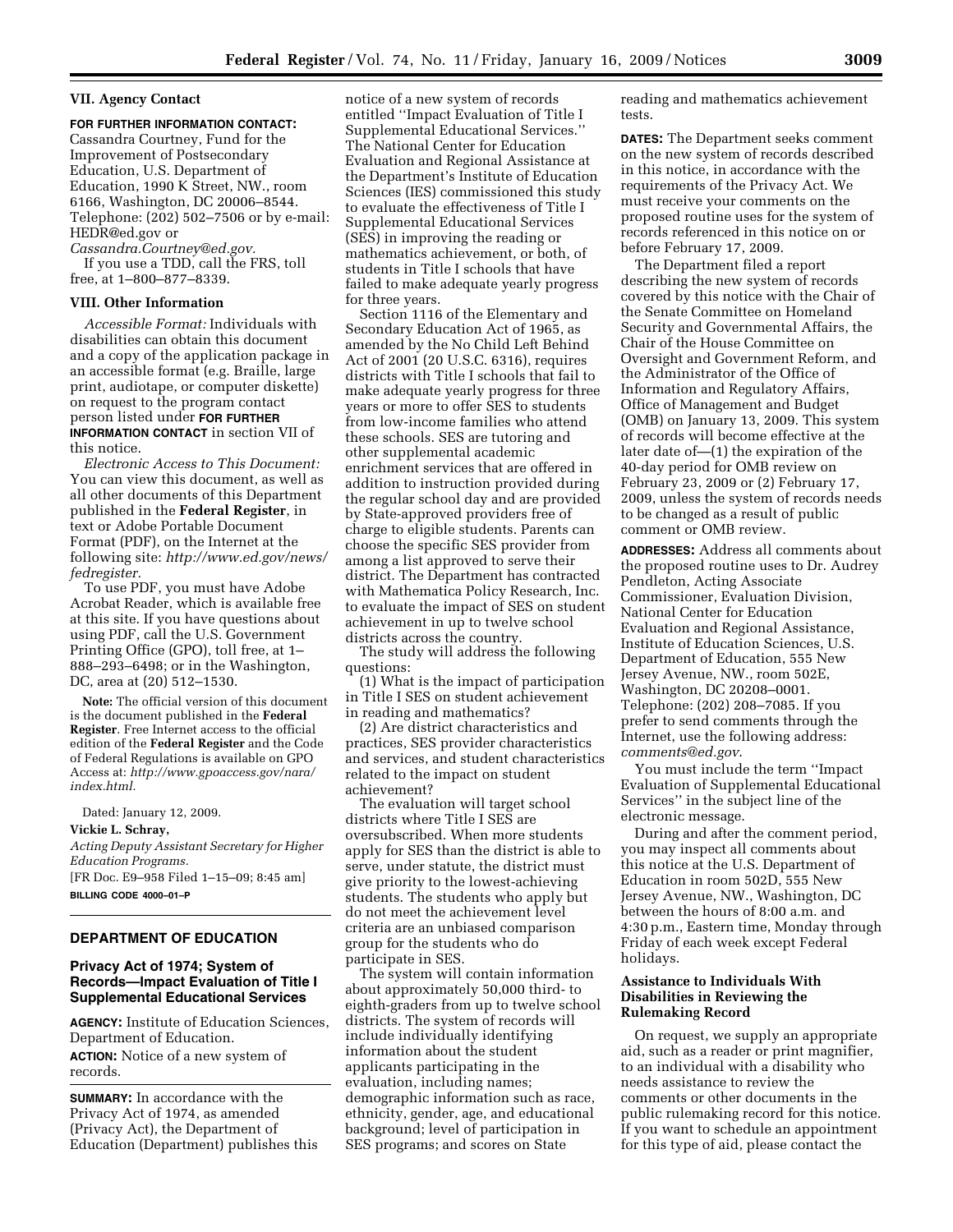### person listed under **FOR FURTHER INFORMATION CONTACT**.

**FOR FURTHER INFORMATION CONTACT:** Dr. Audrey Pendleton. Telephone: (202) 208–7085. If you use a telecommunications device for the deaf (TDD), you may call the Federal Relay Service (FRS) at 1–800–877–8339.

Individuals with disabilities can obtain this document in an alternative format (e.g., Braille, large print, audiotape, or computer diskette) on request to the contact person listed in this paragraph.

# **SUPPLEMENTARY INFORMATION:**

### **Introduction**

The Privacy Act (5 U.S.C. 552a) requires the Department to publish in the **Federal Register** this notice of a new system of records maintained by the Department. The Department's regulations implementing the Privacy Act are contained in part 5b of title 34 of the Code of Federal Regulations (CFR).

The Privacy Act applies to information about individuals that contains individually identifying information and that is retrieved by a unique identifier associated with each individual, such as a name or social security number. The information about each individual is called a ''record,'' and the system, whether manual or computer-based, is called a ''system of records.''

The Privacy Act requires each agency to publish a notice of a system of records in the **Federal Register** and to prepare and send a report to OMB whenever the agency publishes a new system of records. Each agency is also required to send copies of the report to the Chair of the Senate Committee on Homeland Security and Governmental Affairs and the Chair of the House Committee on Oversight and Government Reform. These reports are intended to permit an evaluation of the probable effect of the proposal on the privacy rights of individuals.

### **Electronic Access to This Document**

You may view this document, as well as all other documents of this Department published in the **Federal Register**, in text or Adobe Portable Document Format (PDF) on the Internet at the following site: *http://www.ed.gov/ news/fedregister/index.html.* 

To use PDF you must have Adobe Acrobat Reader, which is available free at this site. If you have questions about using PDF, call the U.S. Government Printing Office (GPO), toll free, at 1– 888–293–6498; or in the Washington, DC, area at (202) 512–1530.

**Note:** The official version of this document is the document published in the **Federal Register**. Free Internet access to the official edition of the **Federal Register** and the Code of Federal Regulations is available on GPO Access at: *http://www.gpoaccess.gov/nara/ index.html.* 

Dated: January 13, 2009.

### **Sue Betka,**

*Acting Director, Institute of Education Sciences.* 

For the reasons discussed in the preamble, the Director of the Institute of Education Sciences, U.S. Department of Education, publishes a notice of a new system of records to read as follows:

### **18–13–20**

#### **SYSTEM NAME:**

Impact Evaluation of Title I Supplemental Educational Services.

### **SECURITY CLASSIFICATION:**

None.

# **SYSTEM LOCATION:**

(1) Evaluation Division, National Center for Education Evaluation and Regional Assistance, Institute of Education Sciences (IES), U.S. Department of Education, 555 New Jersey Avenue, NW., room 502E, Washington, DC 20208–0001.

(2) Mathematica Policy Research, Inc., 600 Alexander Park, Princeton, NJ 08540–2393 and 955 Massachusetts Avenue, Suite 801, Cambridge, MA 02139–3226.

### **CATEGORIES OF INDIVIDUALS COVERED BY THE SYSTEM:**

This system contains records on thirdto eighth-grade students who are participating in an evaluation of the effectiveness of Title I Supplemental Educational Services (SES). Parents will apply to their school districts for their child to participate in SES. For students whose parents apply for them to participate in SES, the districts will provide to the Department's contractor demographic data, data on student achievement, and will report on whether or not students were selected to participate in SES. SES providers will provide information to the Department's contractor on the services provided to students.

The system will contain information about approximately 50,000 third- to eighth-graders. In up to twelve school districts, approximately 50,000 students are expected to apply to participate in Title I SES provided by the district, private providers, or both.

### **CATEGORIES OF RECORDS IN THE SYSTEM:**

The system of records will include individually identifying information

about the student applicants participating in the evaluation, including names; demographic information such as race, ethnicity, gender, age, and educational background; level of participation in SES programs; scores on State reading or mathematics achievement tests, or both; and, for each student participating in SES, the name and characteristics of SES provider organizations such as type of provider (district, private for profit, non-profit, community-based organization), location (at student's school or not at student's school), delivery method (teacher, technology, distance learning), and delivery group size (one-on-one, small group, large group).

#### **AUTHORITY FOR MAINTENANCE OF THE SYSTEM:**

The evaluation is authorized under section 1501(a)(2) of the Elementary and Secondary Education Act of 1965, as amended by the No Child Left Behind Act of 2001 (20 U.S.C. 6491(a)(2)), as well as sections 171(b) and 173 of the Education Sciences Reform Act of 2002 (ESRA) (20 U.S.C. 9561(b) and 9563).

#### **PURPOSE(S):**

The information in this system is used for the following purpose: To evaluate the effectiveness of Title I SES in improving the reading or mathematics achievement, or both, of students in Title I schools that have failed to make adequate yearly progress for three years.

### **ROUTINE USES OF RECORDS MAINTAINED IN THE SYSTEM, INCLUDING CATEGORIES OF USERS AND THE PURPOSES OF SUCH USES:**

The Department of Education (Department) may disclose information contained in a record in this system of records under the routine uses listed in this system of records without the consent of the individual if the disclosure is compatible with the purposes for which the record was collected. These disclosures may be made on a case-by-case basis or, if the Department has complied with the computer matching requirements of the Privacy Act, under a computer matching agreement. Any disclosure of individually identifiable information from a record in this system must also comply with the requirements of section 183 of the ESRA (20 U.S.C. 9573) providing for confidentiality standards that apply to all collections, reporting, and publication of data by IES.

*Contract Disclosure.* If the Department contracts with an entity for the purposes of performing any function that requires disclosure of records in this system to employees of the contractor, the Department may disclose the records to